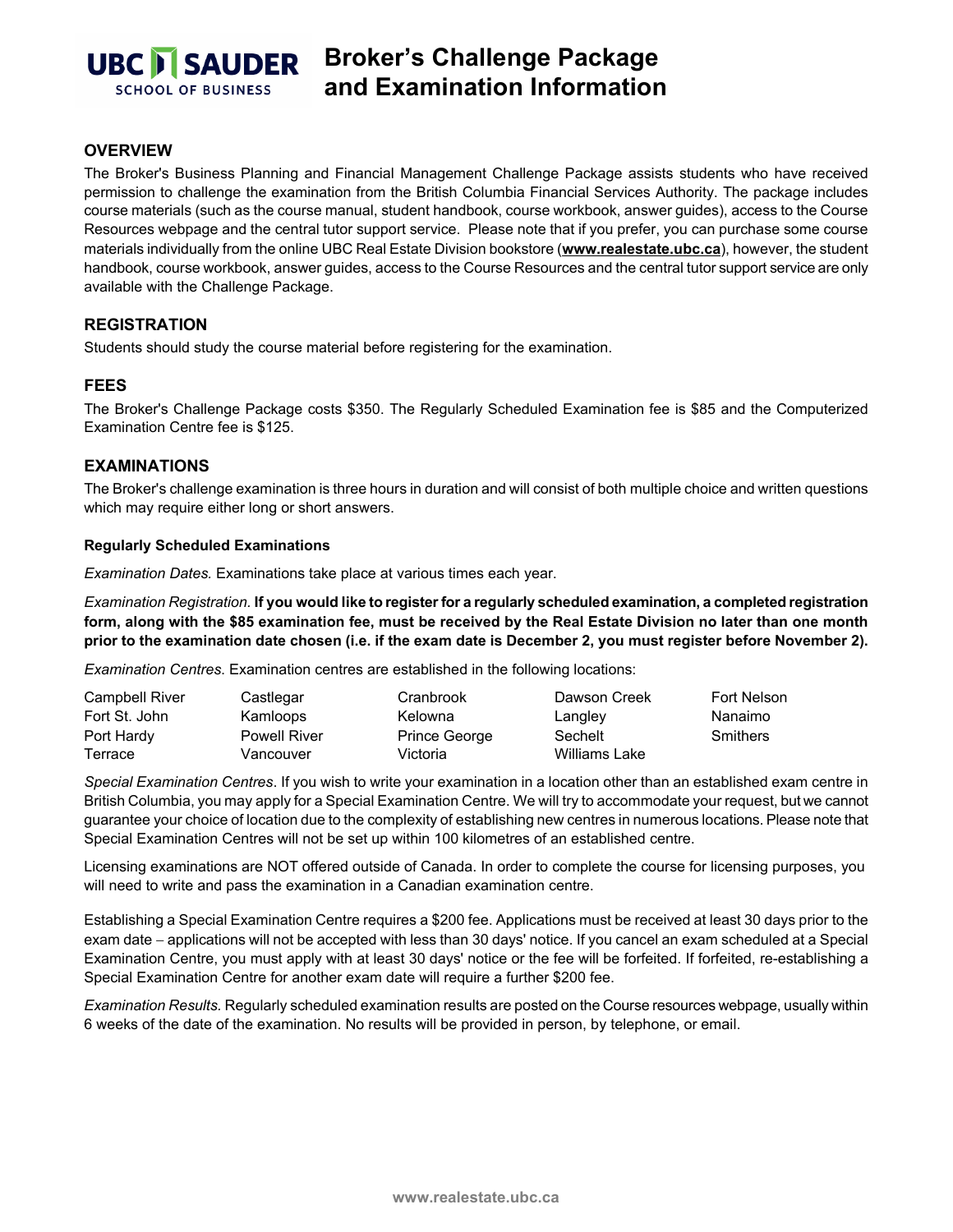Students may choose to write their exam at the Computerized Examination Centre (CEC) located at the UBC Real Estate Division office rather than writing on the regularly scheduled examination dates. The CEC allows students the option of writing examinations in a quiet, comfortable environment, and at a time that may be more convenient for them.

*CEC Examination Dates.* CEC examination sittings are available on Monday to Friday at either 9:00 am or 1:00 pm. Specific date and time requests are granted on a first come, first served basis; therefore, please be prepared to specify three different choices. **CEC availability is limited – due to high demand, bookings may require six weeks' advance notice, so please plan ahead.**

*CEC Examination Registration.* If you would like to register for the CEC, a completed registration form, along with the \$125 examination fee, should be faxed or mailed to the UBC Real Estate Division. Once our office receives your exam registration, it takes 3-5 days to process.

*CEC Electronic Monitoring*. All examinations are conducted in a secure Computerized Examination Centre located at the UBC Real Estate Division office. The entire duration of the examination will be monitored by closed circuit television that includes video and audio capability. No permanent record is created from the monitoring of the examination.

#### *CEC Examination Conditions.* **If the conditions at the CEC are not satisfactory, a complaint must be received by the Exams Administrator prior to the student leaving the CEC.**

*CEC Examination Results.* CEC Examination results are posted on the Course Resources webpage, usually within 2 weeks of the date the examination was written. No results will be provided in person, by telephone, or email.

#### **Examinations** − **General Information**

In order to be permitted to write the challenge examination, a candidate **MUST** present, at the exam centre on the day of the exam:

- 1. An Examination Admission Ticket with a valid passport photo attached (see [https://professional.sauder.ubc.ca/re\\_licensing/docs/ticket\\_bulletin.pdf](https://professional.sauder.ubc.ca/re_licensing/docs/ticket_bulletin.pdf) for more details); AND,
- 2. One of the following types of picture identification in the name in which the candidate originally registered for the course: A. A current passport which has a picture of the candidate; OR,
	- B. A current provincial driver's licence which has a picture of the candidate (**interim driver's licences are not acceptable)**; OR,
	- C. An official picture identification card issued by either the Federal Government of Canada, or by one of the provincial governments; OR
	- D. An official employment picture identification card issued by either the Federal Government of Canada, or by one of the provincial governments.

If you purchase a Challenge Package, you can print out your Examination Admission Ticket from your Course Resources webpage. If you are unable to print out your Examination Admission Ticket, please contact Examination Services at 604- 822-8454 or 1-888-776-7733 ext 28454 as soon as possible and your Examination Admission Ticket will be faxed or mailed to you.

A candidate who is unable to produce an Examination Admission Ticket with a valid passport photo (photo must have been taken within 30 days of the examination date) and one of the four acceptable forms of picture identification, or whose picture is not clearly recognizable by the examiner, will be refused admittance to the exam centre. **No exceptions will be made.**

Also note that electronic devices of any kind (including notebooks/tablet PC/laptops, cameras, pagers, beepers, cellular phones, Palm Pilots, personal data assistants, and unauthorized calculators), scrap paper, rulers, calendars, dictionaries, amortization payment tables, pencil cases, etc. will NOT be permitted in the exam room.

If your name changes during the time you are challenging the course, please submit change of name documentation (e.g., marriage certificate) to the UBC Real Estate Division. Please be aware that you may be required to show your change of name documentation at the examination centre on the day of your exam.